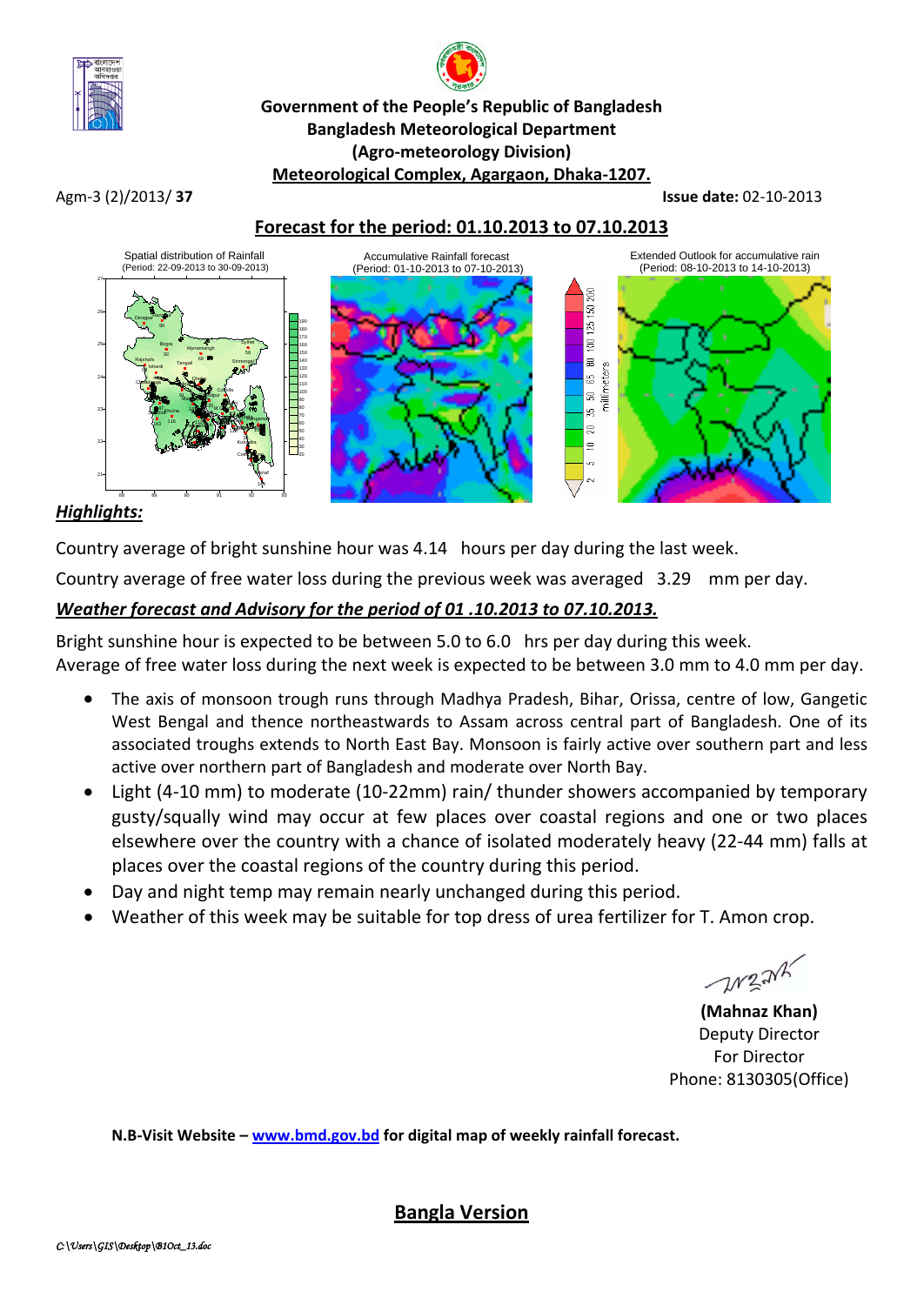## *c~e©vfvm, mgq: 01-10-2013 †\_‡K 07-10-2013*



#### *প্ৰধান বৈশিষ্ট্য সমৃহঃ-*

 $\frac{1}{2}$ সপ্তাহে দেশের দৈনিক উজ্জুল সূর্যকিরণ কালের গড় ৪.১৪ ঘন্টা ছিল ।  $\frac{1}{2}$  সপ্তাহে দেশের দৈনিক বাষ্পীভবনের গড ৩.২৯ মিঃ মিঃ ছিল।

# *আবহাওয়া প্*ৰ্বাভাসঃ-০১-১০-২০১৩ থেকে ০৭-১০-২০১৩ ইং পৰ্যন্ত।

*G mßv‡n ‰`wbK D¾¡j m~h© wKiY Kvj 5.0 ‡\_‡K 6.0 N›Uvi g‡a¨ \_vK‡Z cv‡i |*

স্মাগামী সপ্তাহের বাম্পীভবনের দৈনিক গড় মান ৩.০ মিঃমিঃ থেকে ৪.০ মিঃমিঃ থাকতে পারে।

- *(*মীসূমী অক্ষের বর্ধিতাংশটি মধ্যপ্রদেশ, বিহার, উড়িষ্যা, নিম্নচাপের কেন্দ্র, গাঙ্গেয় পশ্চিমবঙ্গ হয়ে উত্তর পূর্ব দিকে বাংলাদেশের মধ্যাঞ্চল দিয়ে আসাম পৰ্যন্ত বিস্তৃত রয়েছে। এর বর্ধিতাংশটি উত্তর-পূর্ব বঙ্গোপসাগর পর্যন্ত বিস্তৃত। মৌসুমী বায়ু প্রবাহ বাংলাদেশের *দ*ক্ষিণাঞ্চলে মোটামুটি সক্রিয়, উত্তরাঞ্চলে কম সক্রিয় এবং উত্তর বঙ্গোপসাগরের মাঝারী ধরনের রয়েছে।
- *G mg‡q DcK~jxq A‡ji wKQz wKQz ¯'v‡b Ges †`‡ki Ab¨Î `yÕGK ¯'v‡b A¯'vqx fv‡e `gKv A\_ev S‡ov nvIqvmn nvév (4-* ১০ মিঃ মিঃ) থেকে মাঝারী (১০-২২মিঃমিঃ) ধরণের বৃষ্টি অথবা বজ্রবৃষ্টি হতে পারে, সে সাথে উপকূলীয় অঞ্চলে কোথাও কোথাও *বি*ক্ষিগুভাবে মাঝারী ধরনের ভারী ( ২২-৪৪ মিঃ মিঃ) বর্ষণ হতে পারে।
- *G mg‡q w`b I iv‡Zi ZvcgvÎv cÖvq AcwieZx©Z \_vK‡Z cv‡i |*
- *G mg‡qi AvenvIqv ‡ivcv Avgb av‡b mv‡ii Dcwi cÖ‡qv‡Mi Dc‡hvMx \_vK‡Z cv‡i|*

M32NK

*(মাহনাজ খান)* উপ-পরিচালক পরিচালকের পক্ষে *‡dvbt 8130305(`ßi)*

wet `ªt*- c~e©vfv‡mi wWwRUvj* map *‡`L‡Z* visit *Kiæb-* www.bmd.gov.bd